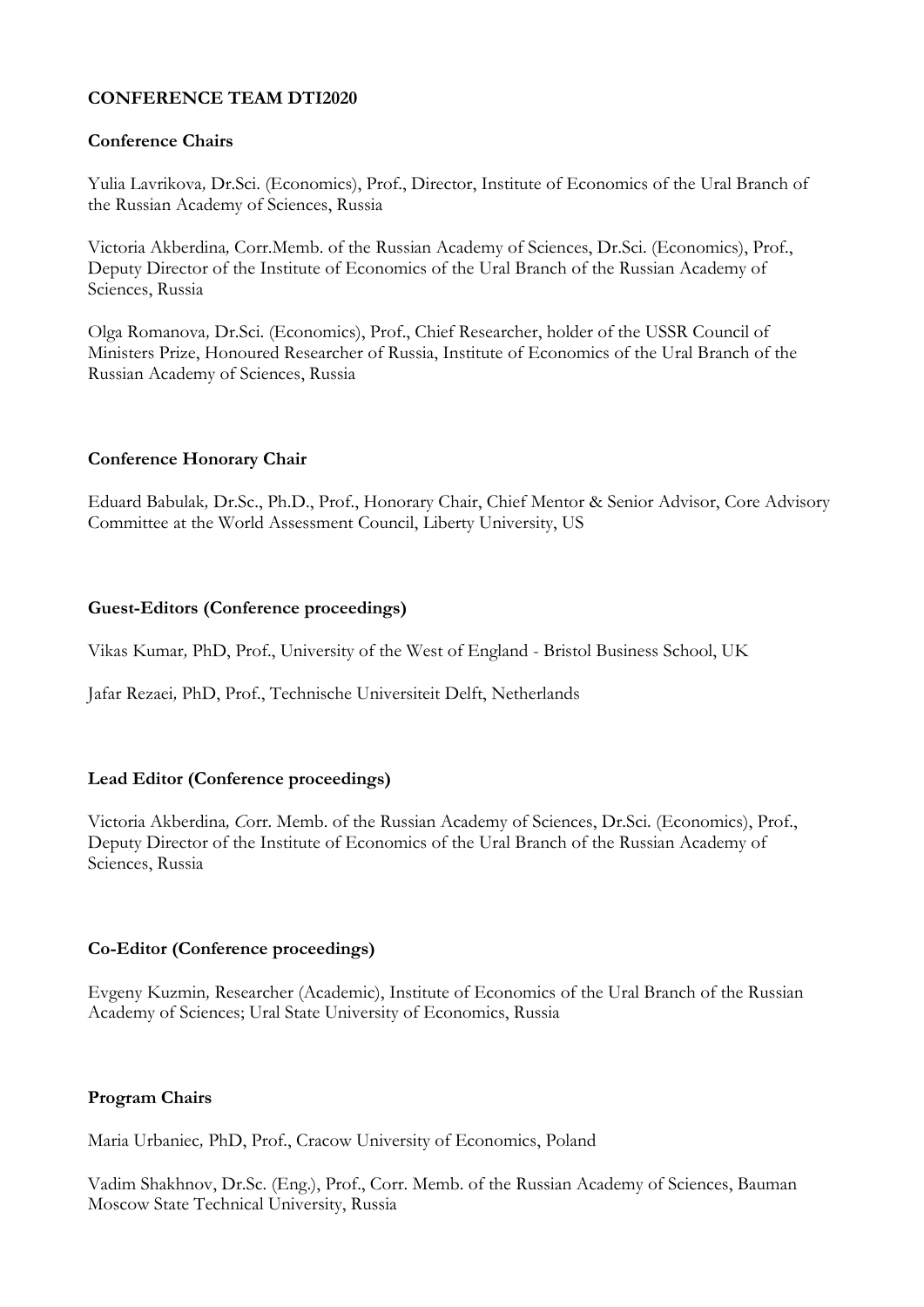Stavros Sindakis*,* PhD, Prof., University of Sharjah, UAE; Chongqing Technology and Business University, China

Maria Vshivtseva, Vice President of the Sverdlovsk Regional Union of Industrialists and Entrepreneurs, Russia

Beata Mrugalska*,* PhD, D.Sc., Prof., Poznan University of Technology, Poland

Laura Bravi*,* DBA, Università degli Studi di Urbino Carlo Bo, Italy

Mohammed A. Al-Sharafi, PhD, Prof., University Malaysia Pahang, Malaysia

Alina Badulescu*,* Dr.Sc., Prof., University of Oradea, Romania

Svetlana Orekhova*,* Dr.Sc., Prof., Ural State University of Economics, Russia

Aleksander Pytkin*,* Dr.Sc., Prof., Perm State University, Russia

### **Scientific Advisory Committee**

Miguel Sellitto, PhD, Prof., Universidade do Vale do Rio dos Sinos, Brazil

Mirjana Pejić Bach, PhD, Prof., University of Zagreb, Croatia

Mohsen Ahmadi, M.Sc. Urmia University of Technology, Iran

Sorin Gabriel Anton, PhD, Prof., Alexandru Ioan Cuza University, Romania

Aigul Maidirova, Dr.Sci. (Economics), Prof., L.N. Gumilyov Eurasian National University, Kazakhstan

Dimitrios Buhalis, PhD, Prof., Director eTourism Research Lab, Bournemouth University, UK

Vikas Kumar, PhD, Prof., University of the West of England - Bristol Business School, UK

Wee-Yeap Lau, PhD, Prof., University of Malaya, Malaysia

José Luis Vázquez Burguete, PhD, Prof., President of the International Association on Public and Nonprofit Marketing (IAPNM/AIMPN), Universidad de León, Spain

Ainura Kocherbaeva, Dr.Sci. (Economics), Prof., Kyrgyz-Russian Slavic University, Kyrgyzstan

Georgi Todorov, Prof., Varna Scientific Institute of the Eastern European Commonwealth, Bulgaria

Jafar Rezaei, PhD, Prof., Technische Universiteit Delft, Netherlands

Enrique Bonsón, PhD, Prof., Universidad de Huelva, Spain

Joaquim Ramos Silva, PhD, Prof., Lisbon School of Economics and Management, Universidade de Lisboa, Portugal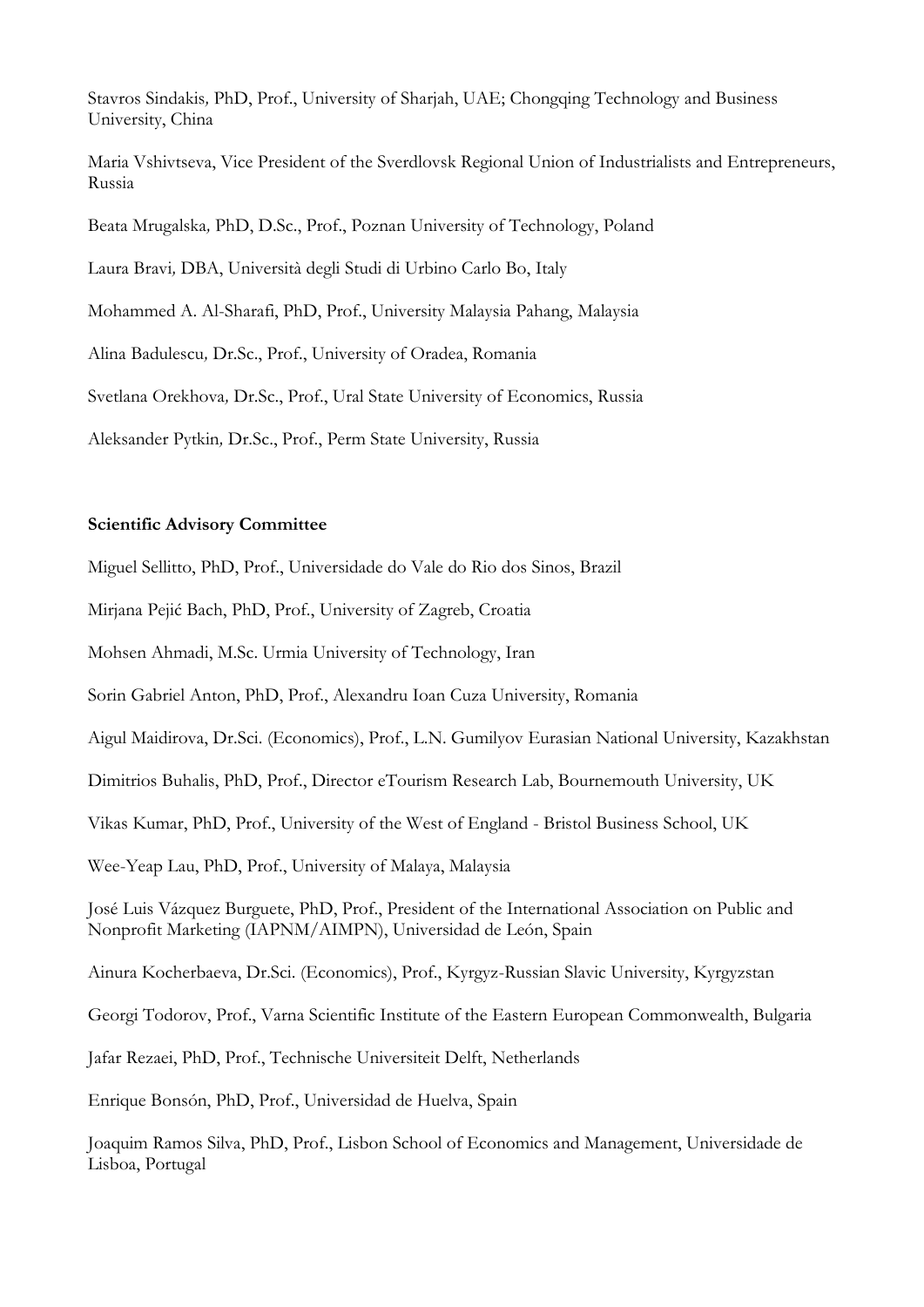Eduard Babulak, Dr.Sc., Ph.D., Prof., Honorary Chair, Chief Mentor & Senior Advisor, Core Advisory Committee at the World Assessment Council, Liberty University, US

Stavros Sindakis, PhD, Prof., University of Sharjah, UAE; Chongqing Technology and Business University, China

Aviral Kumar Tiwari, Dr., Prof., Rajagiri Business School, India; University of Orleans, France

Saeed Nosratabadi, Dr., Szent István University, Hungary; Oxford Brookes University, United Kingdom

Claudiu Cicea, PhD, Prof., University of Economic Studies, Romania

Pietro Boccadoro, M.Sc., Politecnico di Bari, Italy

Beata Mrugalska, PhD, D.Sc., Prof., Poznan University of Technology, Poland

Maria Urbaniec, PhD, Prof., Cracow University of Economics, Poland

Laura Bravi, DBA, Università degli Studi di Urbino Carlo Bo, Italy

João Barata, PhD, Prof., University of Coimbra, Portugal

Luis Camarinha-Matos, Dr.Sc., Prof., University of Lisbon, Portugal

Abdelkader Baaziz, PhD, Institut de Recherche en Sciences de l'Information et de Communication, France

Natalya Kelchevskaya, Dr.Sci. (Economics), Prof., Ural Federal University named after the First President of Russia B.N. Yeltsin, Russia

António Abreu, PhD, Prof., Instituto Politécnico de Lisboa, Portugal

Wagner Cezar Lucato, PhD, Prof., Universidade Nove de Julho, Brazil

Zahid Hussain, Assistant Prof., Sarhad University of Science and Information Technology, Pakistan

Nikolay Akatov, Dr.Sci. (Economics), Prof., Perm National Research Polytechnic University, Russia

Alina Badulescu, Dr.Sc., Prof., University of Oradea, Romania

Maurizio Canavari, Prof., University of Bologna, Italy

Mohammad Jamal Alawamleh, PhD, Prof., American University of Madaba, Jordan

Vadim Krivorotov, Dr.Sci. (Economics), Prof., Ural Federal University named after the First President of Russia B.N. Yeltsin, Russia

Almir Karabegovic, Dr.Sc., Prof., University of Sarajevo, Bosnia and Herzegovina

Mohammed A. Al-Sharafi, PhD, Prof., University Malaysia Pahang, Malaysia

Donato Morea, PhD, Prof., Universitas Mercatorum, Italy